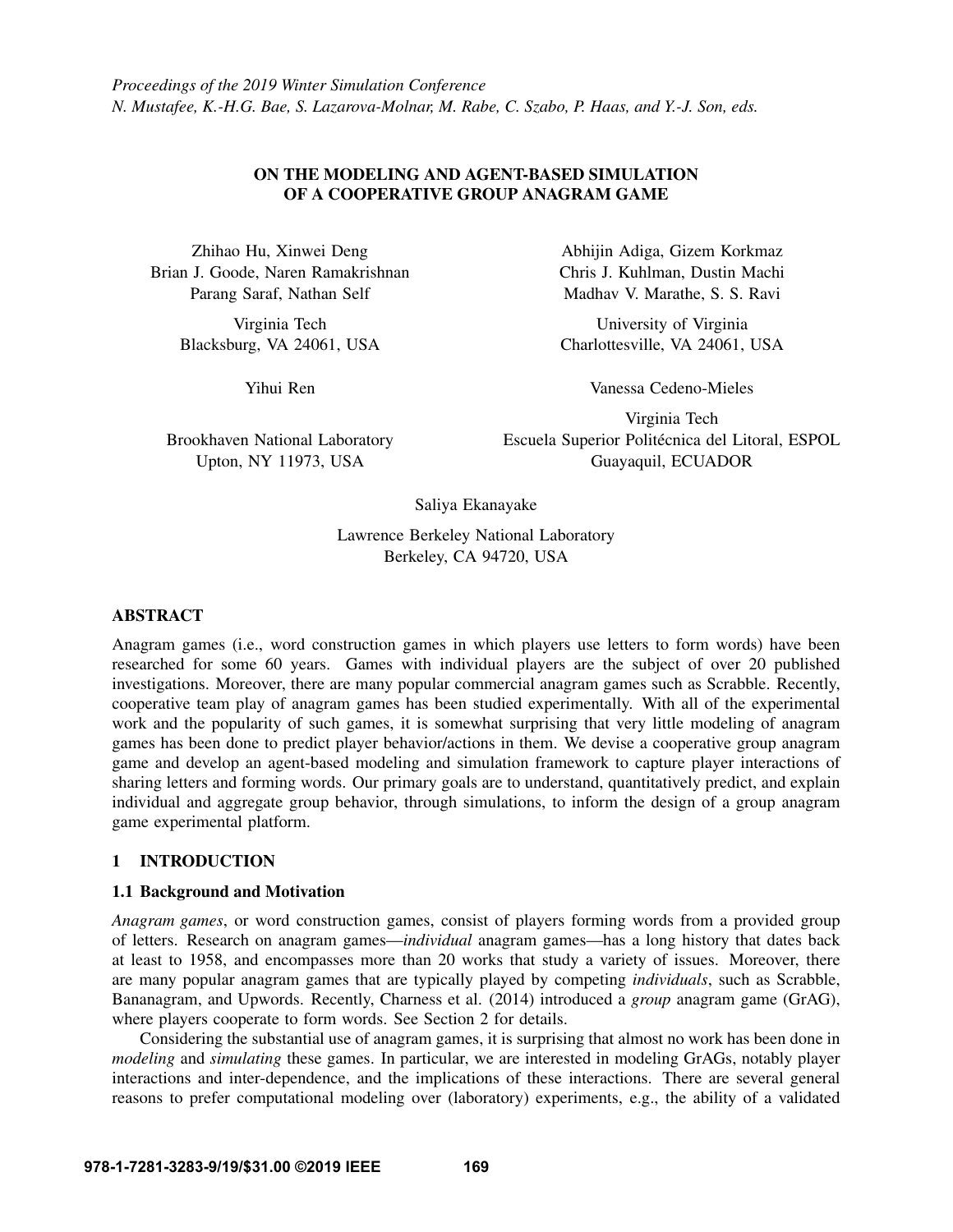model to perform computational experiments much faster and at lesser cost. Beyond general motivations, there are several reasons that are expressly related to anagram games, including: (*i*) modeling GrAGs can be a precursor to modeling other phenomena such as team unity [\(Charness et al. 2014\)](#page-11-0); and (*ii*) GrAGs have much in common with other situations in which individuals may share resources in order to mutually benefit (e.g., how to cope during crises, such as hurricanes and forest fires, along with others who remain behind [\(Yang et al. 2019\)](#page-11-1)). Finally, *a primary motivation for our modeling and simulation work is to predict and understand individual and group performance (e.g., aggregate temporal changes in numbers of words formed, letters requested, and letter replies) in this game in order to provide insights for designing a GrAG software platform for conducting GrAG experiments.*

#### 1.2 Our Group Anagram Game (GrAG)

An overview of the GrAG is given here; details are provided in Section [3.](#page-3-0) The GrAG is a game played among several players that work cooperatively to form words. They share letters with their immediate neighbors (players are arranged in a network) who use them to form more words than they could form using only their own allotment of letters. Figure [1](#page-1-0) shows an illustrative conceptual view of the pair-wise interactions among four players over three time steps. The stated goal of the game is for the team to form as many words as possible. This is because the team's earnings in the game are directly proportional to the number of words that the team forms in total. All players split the earnings evenly, regardless of their performance in the game (e.g., regardless of how many words a particular player forms). This is done to motivate the players to cooperate. Hence, forming the greatest number of words is equivalent to players trying to maximize their earnings.

<span id="page-1-0"></span>

Figure 1: Illustration of the group anagram game (GrAG) setup, and interactions among the four networked players over three time steps. Gray thick lines represent communication channels over which players can request letters from their distance-1 neighbors, and receive them if/when they are sent. Each player *v<sup>i</sup>* has a box containing a sequence  $L_i^{ih}$  of letters in-hand (i.e., letters that they can use) to form words. Owned letters (i.e., those initially assigned to a player) are in black and received letters from neighbors are in brown. For example, at time  $(t + 1)$ ,  $v_2$  has  $L_i^{ih} = (b, g, s, u)$ ; *u* is a received letter. Player actions (in blue) are form words, request letters from neighbors, reply to neighbor letter requests, and think (think not shown; it is a no-op). Player motivations are in magenta, e.g., at time *t*,  $v_2$  gets the idea to form *bug*, and so requests *u*. A letter received from another player vanishes once it is used (see Section [3](#page-3-0) for details).

We emphasize that our work is not modeling cognitive processes within agents that determine agent actions. Rather, we model differences among players' actions by changing their probabilities of taking actions. As will be explained later, greater probabilities result in more actions by players.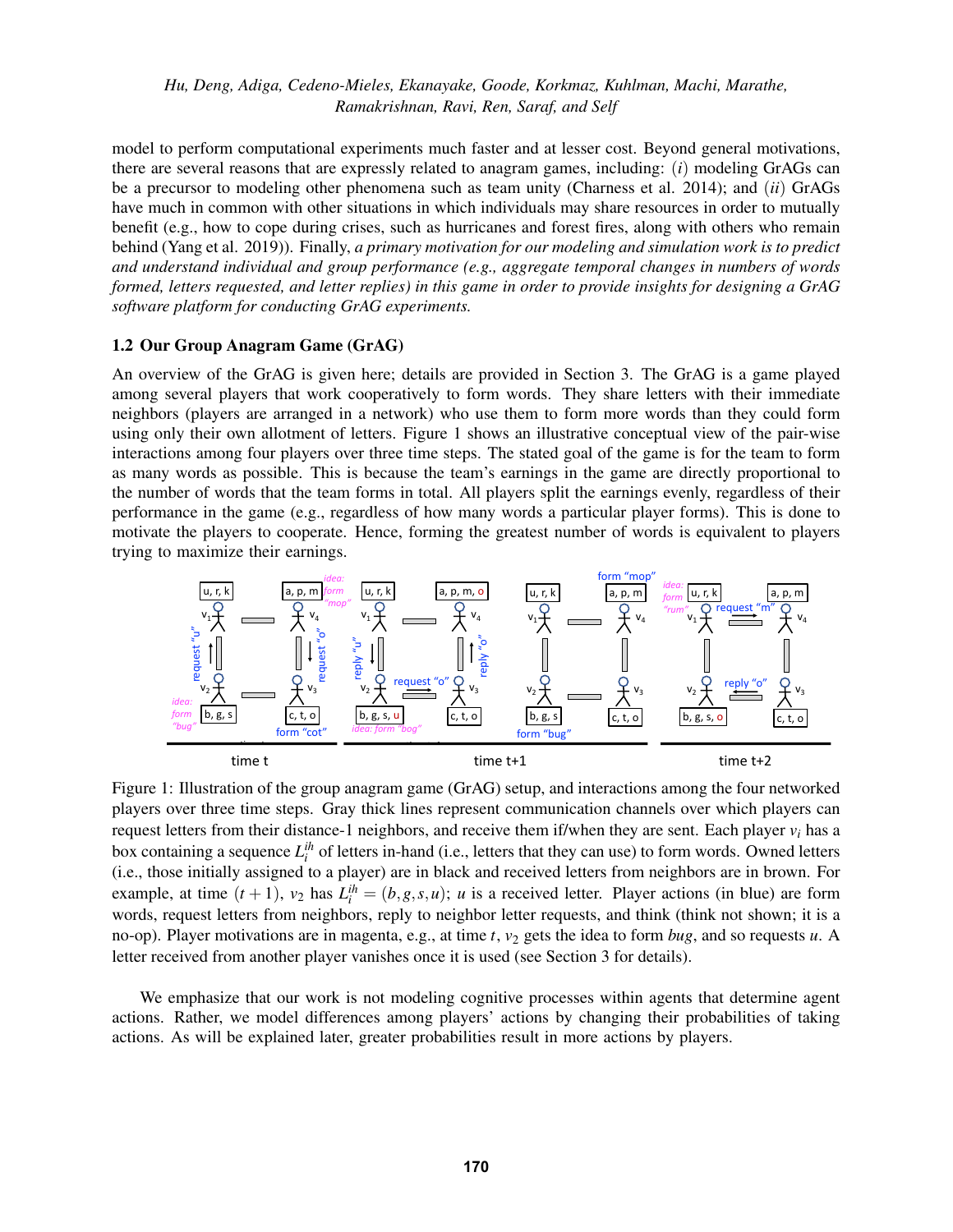# <span id="page-2-1"></span>1.3 Novelty of Our Work

The novelty of our work is in modeling our GrAG. There is essentially no work in modeling (and thereby predicting) individual behavior in individual anagram games, and there is only one work [\(Ren et al. \(2018\)\)](#page-11-2) on predicting player actions in a GrAG. Our GrAG specification differs in an important way from [Ren et al.](#page-11-2) [\(2018\)](#page-11-2) because in our setup, a player must request a letter for each use, which leads to far more interactions among players. Also, our modeling techniques and the quantities that we predict are also markedly different from this previous work; in our models, a player's actions are based on particular words being formed and the particular letters a player needs (from her neighbors) to form these words (see Section [2\)](#page-2-0). We also propose and evaluate performance measures for game players in our simulations, which has not been done for a GrAG. Even though our model is simplified in some respects (in the absence of data to support more sophisticated models), it gives rise to interesting individual and group dynamics.

# <span id="page-2-2"></span>1.4 Our Contributions

1. Model of a group anagram game (GrAG). A model for the GrAG has been developed. The model is presented as a set of algorithms in Section [4,](#page-4-0) useful for understanding the model and for presenting the agent-based simulation (ABS) formulation. The model has different types of parameters that can be tuned to study different behaviors. These are: (*i*) word corpus for forming valid words; (*ii*) the number of initial letters assigned to agents (players) and the particular letter assignments; (*iii*) the network of players (the number of players and the communication channels); and (*iv*) propensities for players to take particular actions (e.g., form word, request a letter, reply to a letter request).

2. Simulations and results for various parameters. We construct software modules of the game models and exercise them in an high performance computing (HPC) agent-based modeling and simulation (ABMS) framework to understand game player performance (Section [5\)](#page-6-0). We evaluate parameters such as network density and number of letters assigned to each player. Several interesting phenomena arise. For example, *reducing* the number of communication channels for a player, from ten to two, *increases* the number of words generated by the team, for many simulation conditions, because players do not get overloaded with requests that they cannot respond to (in a timely manner).

3. Player performance evaluation. We devise and compute simple performance metrics for agents in the game (Section [4\)](#page-4-0). We study factors that lead to changes in player performance, including activity level of players and numbers of letters assigned to players (Section [5\)](#page-6-0).

4. Use of modeling and simulation results. Modeling results are used in two ways in Section [6.](#page-10-0) First, the computational results provide insights into parameters and parameter values that help guide specification of game conditions for an online game platform. Second, the computational findings enable hypotheses to be formed that can then be tested (with the aforementioned game platform).

Paper organization. Related work is in Section [2.](#page-2-0) A detailed description of the experimental setup appears in Section [3.](#page-3-0) The models of the GrAG and player performance are provided in Section [4.](#page-4-0) Simulation results of modeling the game are in Section [5.](#page-6-0) Uses of the modeling results are described in Section [6.](#page-10-0) A summary with limitations of our study concludes the work.

# <span id="page-2-0"></span>2 RELATED WORK

Individual anagram games. Research on *individual*-based anagram games has a long history, with over 20 research studies. [Mayzner and Tresselt \(1958\)](#page-11-3) conducted experiments where players had to unscramble letters to form a unique word. Their goal was to evaluate the degree of scramble of letters, quantified by an edit distance, and its effect on time to form a word. Individual anagram games, where a player forms words with provided letters within a specified time, have been used to study performance anxiety [\(Russell](#page-11-4) [and Sarason 1965\)](#page-11-4), goal achievement and attributing success or failure [\(Feather and Simon 1971\)](#page-11-5), and whether people prefer pay that is or is not tied to performance [\(Cadsby et al. 2007\)](#page-11-6).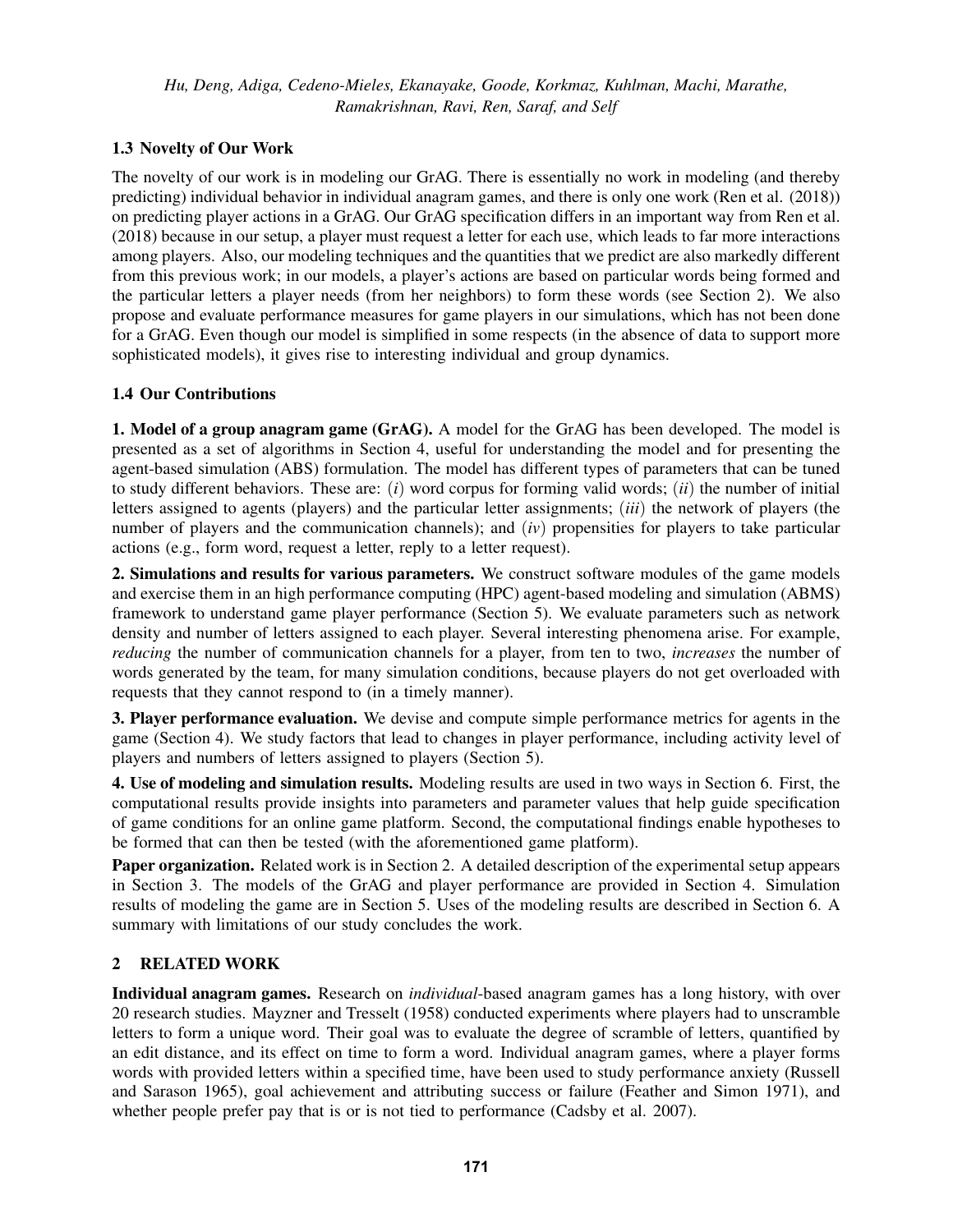Group anagram games. Face-to-face *group* anagram games were performed recently in [Charness et al.](#page-11-0) [\(2014\).](#page-11-0) That work is purely experimental, where players sit at a table and cooperatively form words with a fixed collection of letters. The GrAG is used as a priming activity to foster a sense of unity within the group. The one modeling work on GrAGs is [Ren et al. \(2018\).](#page-11-2) They develop a time-sequence model that predicts the *types* of actions a player forms as the game progresses. Their predictions are of the type "player *v<sup>i</sup>* selects action type 'form word' at time *t*." The action is assumed to take place, without regard for the letters that  $v_i$  or  $v_i$ 's neighbors possess. For example, if a player has letters  $g, b$ , and  $x$ , and the predicted action is form word, then their model will still form an unspecified word from these letters. Our model accounts for letters that players and their neighbors possess and only executes actions if it is possible to do so. Moreover, our GrAG has a key difference. In the game of [Ren et al. \(2018\),](#page-11-2) neighboring letters only have to be requested once, because each possessed letter is assumed to be in infinite supply. That is, once a player  $v_i$  receives the requested letter *a*, for example,  $v_i$  can use *a* in any number of words; the letter is never exhausted. In our game, however, each use of a neighbor's received letter is consumed so that letters must be requested and received for each use. This leads to many more player interactions.

## <span id="page-3-0"></span>3 GROUP ANAGRAM GAME (GrAG) DESCRIPTION

**Game configuration.** A number *n* of players and a fixed graph  $G(V, E)$  on these players is specified, where  $v_i \in V$ ,  $i \in \{1, 2, ..., n\}$ ,  $n = |V|$ . The edge set *E* represents a set of undirected channels such that edge  $e = \{v_i, v_j\}$  means that players (nodes)  $v_i$  and  $v_j$  can communicate. Each player is initially assigned  $n_\ell$ alphabetic letters, either at random or deliberately, and although each player can have a different number of letters, for exposition, it is assumed that all players receive the same number of (initial) letters. See Figure [1.](#page-1-0)

Player actions in game. As time marches forward, every player can take the actions identified in Table [1](#page-3-1) any number of times and in any order within the game duration  $t_g$ . The set *A* of actions is  $A = \{a_1, a_2, a_3, a_4\}$ , and includes requesting letters, replying to letter requests, and forming words.

<span id="page-3-1"></span>Table 1: Actions  $a_i \in A$  of players  $v_i, v_j \in V$  in the GrAG. Note that each of actions  $a_2$  *request letter* and *a*<sup>3</sup> *reply with letter* involves two effects on players. A letter request is *sent* by one agent and *received* by another. A letter reply is *sent* by one agent and *received* by another. These ideas of *send* and *receive* are prominent in the models and simulations, as are the actions.

| <b>Item</b> | Variable       | <b>Action Name</b> | <b>Description</b>                                                           |
|-------------|----------------|--------------------|------------------------------------------------------------------------------|
|             | $a_1$          | form word          | $v_i$ forms and submits a word.                                              |
|             | a <sub>2</sub> | request letter     | $v_i$ requests a letter $\ell$ from a neighbor $v_i$ .                       |
|             | $a_3$          | reply with letter  | $v_i$ replies to $v_i$ 's letter request, with the requested letter $\ell$ . |
|             | $a_4$          | thinking           | $v_i$ is thinking.                                                           |

Player use of alphabetic letters. Players use letters in different ways, depending on whether a letter is initially assigned, or has been received from a neighbor. A player has an infinite supply of their initiallyassigned letters. This way, a player can share any of its  $n_\ell$  letters with her distance-1 neighbors any number of times, to increase cooperation. At the same time, a player can use their own letters redundantly in any number of words. However, each letter that  $v_i$  receives from a distance-1 neighbor cannot be shared with other neighbors of *v<sup>i</sup>* . Also, when a received letter is used to form a word, then this letter is consumed and hence can no longer be used. If *v<sup>i</sup>* wishes to use that letter again, it must request and receive it again.

For example, if  $v_i$  has letters  $L_i^{ih} = (e, s, t, m)$ , and *e* and *s* are owned letters, then  $v_i$  can form the word *see* because *e* and *s* can be used any number of times in a word. After *v<sup>i</sup>* submits *see*, it still has letters in-hand  $L_i^{ih} = (e, s, t, m)$ . However, if *e* is a received letter, then *v<sub>i</sub>* cannot form *see*; *v<sub>i</sub>* would need two *e*'s from the same or different neighbors. Suppose  $v_i$  has  $L_i^{ih} = (d, c, o, g, g, j)$  and that owned letters are  $(d, c, o)$ . Then, when  $v_i$  forms  $cog$ ,  $L_i^{ih}$  is updated to  $(d, c, o, g, j)$ .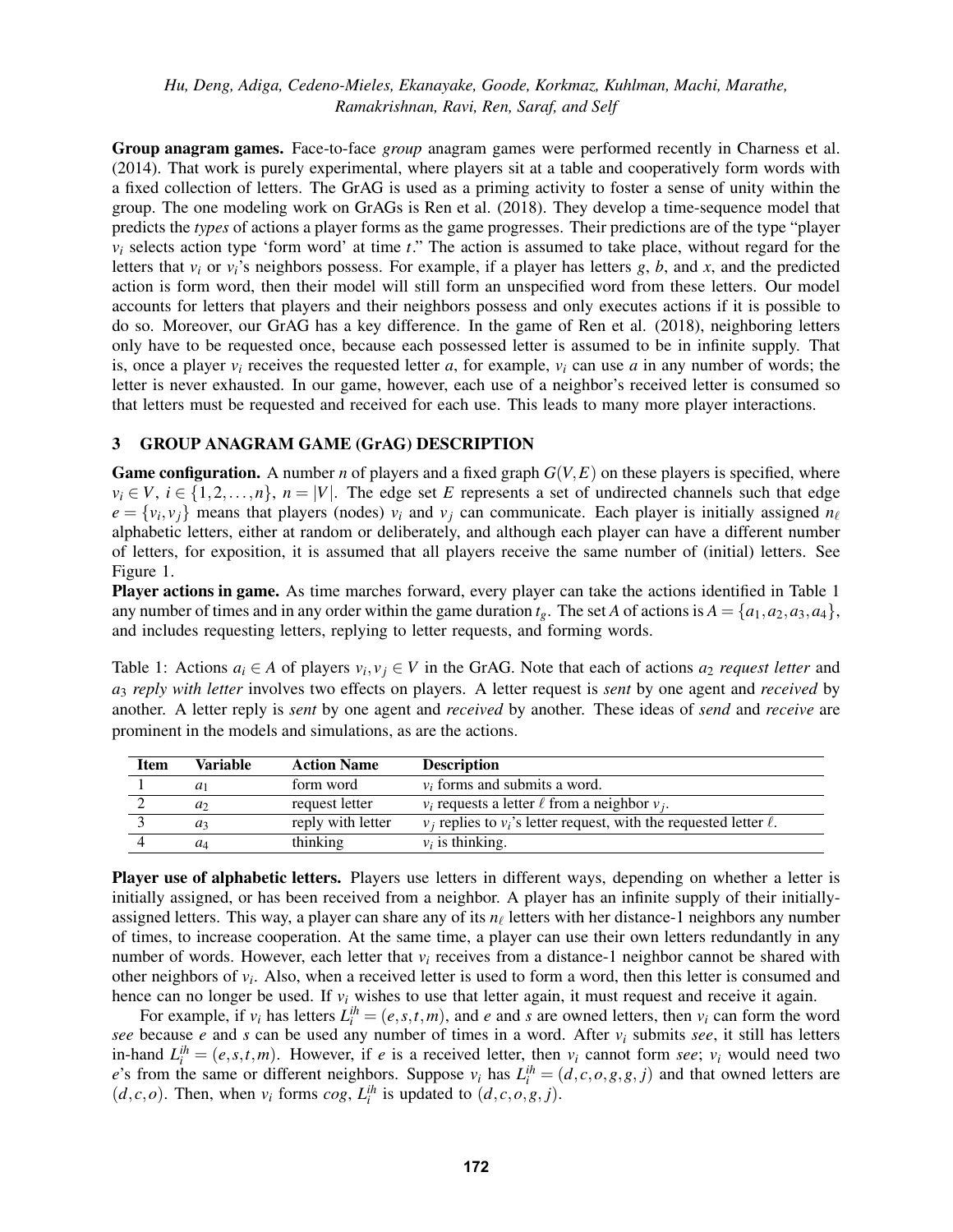Forming words. A corpus of words  $C^W$  is provided for the game. A submitted word is considered valid if it is an element of the corpus. Otherwise it is invalid. A valid word may only be submitted one time by a player. The set of words formed up to time  $t$  by  $v_i$  is denoted  $W_i$ .  $W_i$  is the words formed over the entire game if no time is specified. However, multiple players can form the same word.

Illustrative cooperative actions in game play. A series of three time steps in a game is provided in Figure [1,](#page-1-0) from time *t* through time  $(t+2)$ . Time  $(t+1)$  is separated into two visuals to make the dynamics clearer. There are four players,  $v_1$  through  $v_4$ , arranged in a "circle" configuration where each node  $v_i$  has degree  $d_i = 2$ . Next to each player is a box containing letters. These represent the letters that a player has in-hand (i.e., in their possession) that can be used to form words. The letters that a player is assigned initially are the initial letter assignments, shown in the players' boxes of letters in black. For example, if we assume that  $n_\ell = 3$  and that the letters in-hand at time *t* are the initial letters (also called owned letters), then  $v_1$  has initial letters  $(u, r, k)$ . Each player in the game knows her distance-1 neighboring players and her neighbors' letters so that they can be requested.

Figure [1](#page-1-0) illustrates several actions in a game. At time  $t$ ,  $v_2$  thinks to form the word *bug* (magenta text) and therefore requests letter *u* from  $v_1$ . Player  $v_3$  forms the word *cot* from its three owned letters, and hence maintains all three letters. At time  $(t + 1)$ ,  $v_1$  responds to  $v_2$  with letter *u*. Received letters are shown in brown to distinguish them from owned letters. Also at  $(t+1)$ ,  $v_2$  forms and submits word *bug* (that is why *u* was requested). (Blue text is an action.)  $v_2$  loses *u* after forming *bug*. The game ends when  $t = t_g$ .

#### <span id="page-4-0"></span>4 MODELS and ABM ALGORITHMS

#### 4.1 Group Anagram Game

Figure [2](#page-4-1) provides an abstract view, in the form of a graph  $G(V, E)$ , of the same game configuration as in Figure [1.](#page-1-0) Here, the four players  $v_i \in V$ ,  $i \in \{1,2,3,4\}$  are represented as graph vertices and the communication channels are represented by the edge set *E*, where  $e = \{v_i, v_j\} \in E$  for  $v_i, v_j \in V$ . (Note that for models, we use the terms player, agent, node, and vertex interchangeably.)

Each agent  $v_i \in V$  in the ABM is assigned a set of the data structures in Figure [2.](#page-4-1) See the caption for  $B_i^1$  and  $B_i^2$ . Each entry in a buffer is a data structure itself. For example,  $B_i^2$  contains letter requests, made by  $v_i$ . Fields in a request include: the letter  $\ell$  requested, the particular word w that  $v_i$  seeks to form with the letters, the neighbor  $v_k$  to whom the request is sent, the requestor  $v_i$ , a unique universal identifier, and the time *t* of the request. Fields of letter requests in buffer  $B_i^1$ , to which  $v_i$  may reply (i.e., the reply buffer), include the requestor  $v_j$ , the letter requested  $\ell$ , the universal identifier in the request that instigated this reply, the time  $t$  of the request, and the agent to which the request is made (which is  $v_i$ , used for verification). Another data structure (not shown) contains all letter requests made for a particular word *w* because a word may require multiple letters from neighbors. Let  $L_i^{ih}$  be the sequence of letters currently possessed by  $v_i$  in a GrAG. Let  $L_i^j$  be the combined set of all letters initially assigned to all distance-1 (immediate) neighbors of  $v_i$ .

<span id="page-4-1"></span>

Figure 2: Abstract view of the group anagram game (GrAG) (cf. Figure [1\)](#page-1-0) to support modeling. Each node (player)  $v_i \in V$  has the structures depicted to support the player actions in Table [1.](#page-3-1) Buffer  $B_i^1$  contains letter requests from neighboring players to which  $v_i$  may respond. Buffer  $B_i^2$  contains letter requests from  $v_i$  to its neighbors.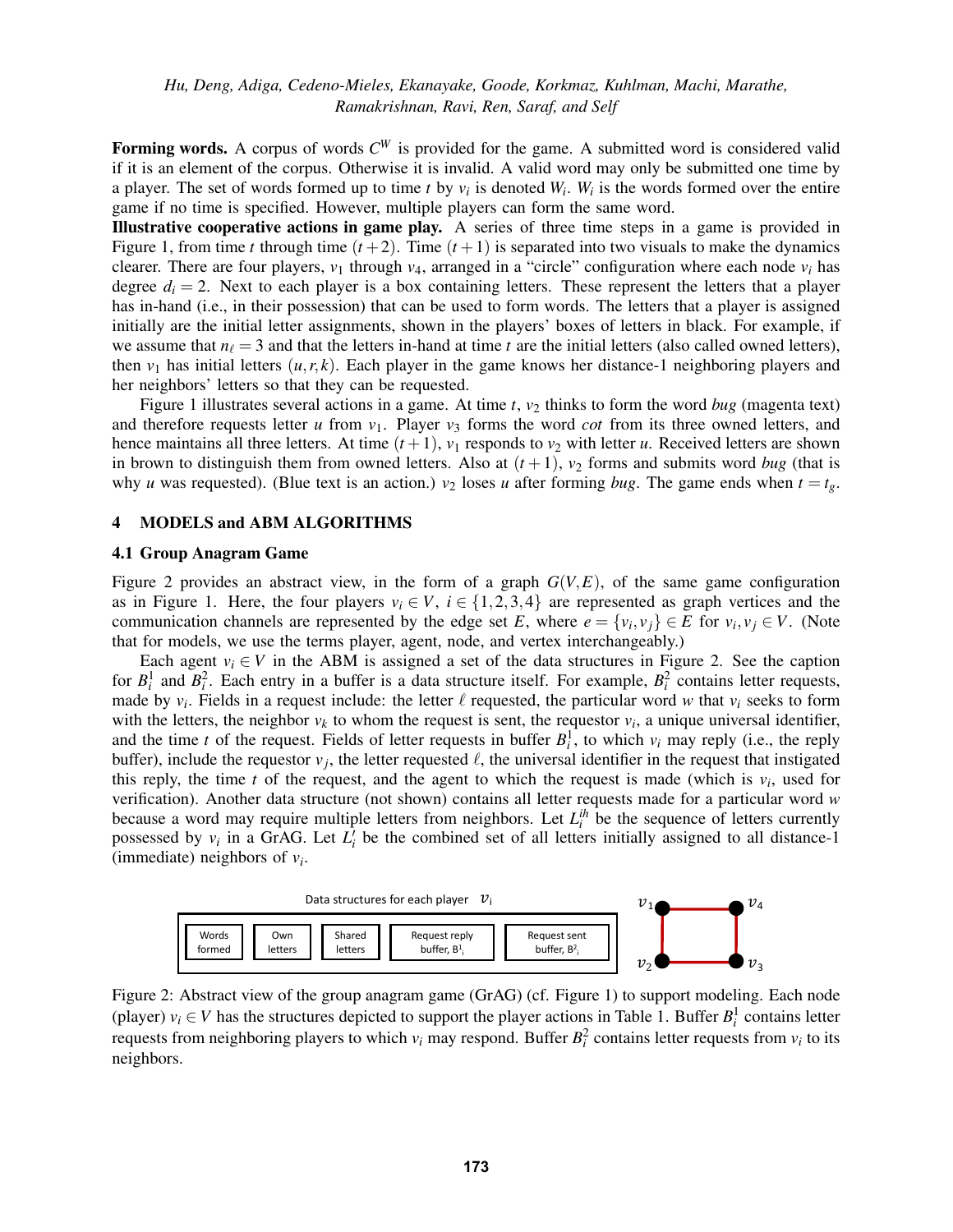For each agent in each simulation,  $p_{act} = (p_{fw}, p_{sreq}, p_{srep}, p_{think})$  is specified. This is a 4-tuple of fixed probability values, whose sum must be 1.0. These vector elements correspond, respectively, to the probability of an agent *v<sup>i</sup>* taking actions *a*<sup>1</sup> through *a*<sup>4</sup> of Table [1](#page-3-1) at each time step. At each time, each *v<sup>i</sup>* uniformly samples a probability  $p^*$  from [0,1]. An agent deterministically chooses the action  $a \in A$  based on  $p_{act}$  using  $p^*$ , and executes *a*.

Two algorithms are given in this section for modeling the GrAG. They are presented in a style for understanding both the agent model and the simulation process. Some details are omitted for clarity. For example, the software implementation uses a distributed HPC framework, but specifying aspects of the distributed computations provides no insights into the agent model nor the simulation process.

The controlling algorithm (not shown) loops over individual and independent executions of the game dynamics (each execution is called a *run*), such that a simulation is comprised of a user-specified number of runs. For example, multiple runs may be used to obtain variability for stochastic simulations where each run has the same initial conditions *I*. For each run, the simulator loops over discrete times, and for each time, the simulator iterates over all agents. For each agent, the VERTEX FUNCTION algorithm (see Algorithm [1\)](#page-5-0) is invoked.

Algorithm [1](#page-5-0) is the entrypoint into computations for individual agents  $v_i \in V$ . An agent first receives all messages from its neighbors that were sent in the previous time step, and buffers  $B_i^1$  and  $B_i^2$  are updated accordingly. Then, the action  $a$  that agent  $v_i$  takes at  $t$  is determined. The algorithm VERTEX ACTION (Algorithm [2\)](#page-6-1) is invoked with  $v_i$  and action *a*. Algorithm VERTEX ACTION executes the action *a*. All actions are detailed in this algorithm, and may result in updates of buffers, forming a word, forming letter requests and replies, and sending a letter request or reply.

Recall that letters that players have available to form words are used differently, depending on whether the letter is initially assigned to a player or is a letter of a distance-1 (immediate) neighbor. A letter that is initially assigned to  $v_i$  can be used any number of times, including multiple times within one word. So a player can form *tot* with initial letters  $L_i^{init} = (b,t,o)$ , but if  $v_i$ 's initial letters are  $L_i^{init} = (b,g,o)$ , then  $v_i$ must request and receive two *t*'s from neighbors.

Algorithm 1: Steps of the Algorithm VERTEX FUNCTION.

- **1 Input:** Time t. Agent  $v_i$ . Neighbors  $n[i]$  of  $v_i$  in  $G(V, E)$ . Letters  $L'_i$  of neighbors of  $v_i$ . Letters that  $v_i$  has in-hand  $L_i^{ih}$ . Probabilities of actions in A,  $p_{act} = (p_{fw}, p_{sreq}, p_{srep}, p_{thin})$ . Word corpus  $C^W$ . Buffer of  $v_i$ 's outstanding letter requests made  $B_i^2$ . Buffer of letter requests to  $v_i$ ,  $B_i^1$ .
- 2 Output: The next action  $a \in A$  and the updated values (state) of all inputs.

3 Steps:

- A. Receive all letter requests from neighbors  $n[i]$  of  $v_i$ , sent to  $v_i$  at the previous time  $(t-1)$ , and put in buffer  $B_i^1$ . These are requests that  $v_i$ may reply to.
- B. Receive all letter replies from  $v_i$ 's neighbors that are in response to  $v_i$ 's letter requests, sent to  $v_i$  at the previous time  $(t-1)$ , and put in
- $L_i^{ih}$ ; mark this letter request in  $B_i^2$  as fulfilled. If received letters enable a visited word to now be formed, then form the word and submit. C. Sample from a uniform distribution [0,1], value  $p^*$ .
- D. From the vector  $p_{act} = (p_{fw}, p_{sreg}, p_{step}, p_{think})$  of probabilities for actions  $a_1$  through  $a_4$ , respectively, of Table [1,](#page-3-1) and  $p^*$ , determine the action  $a \in A$  that  $v_i$  will take at this time  $t$ .
- E. Call the action routine for vertex  $v_i$  (Algorithm [2,](#page-6-1) VERTEX ACTION).
- <span id="page-5-0"></span>F. Write updated state (variable values) to file for  $v_i$  at time *t*.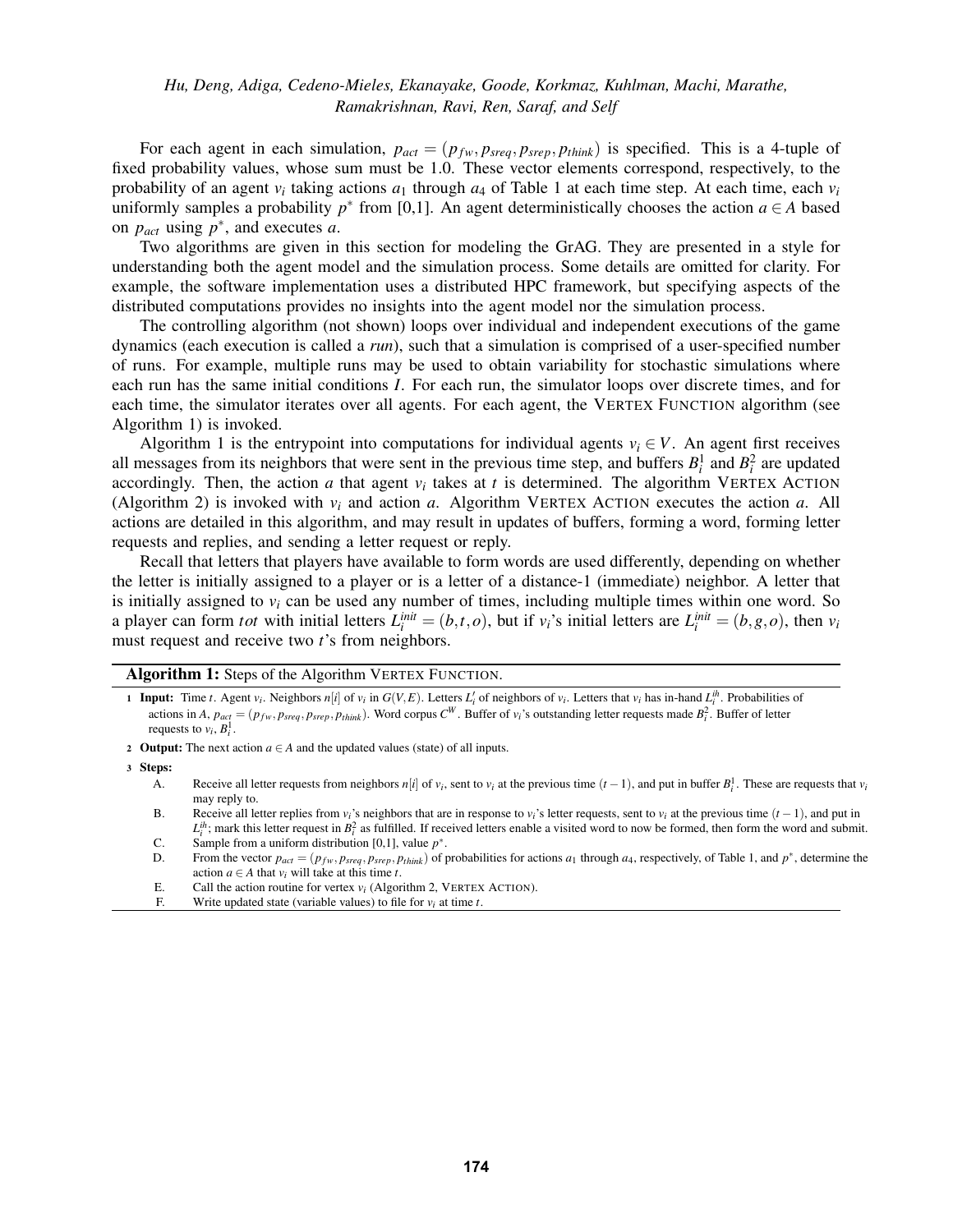| <b>Algorithm 2:</b> Steps of the Algorithm VERTEX ACTION for vertex $v_i$ . |                                                                                                                                                                                                                                                                                                                                                                                                                                                                                                                                                                                                                                                                |  |  |  |
|-----------------------------------------------------------------------------|----------------------------------------------------------------------------------------------------------------------------------------------------------------------------------------------------------------------------------------------------------------------------------------------------------------------------------------------------------------------------------------------------------------------------------------------------------------------------------------------------------------------------------------------------------------------------------------------------------------------------------------------------------------|--|--|--|
|                                                                             | <b>1 Input:</b> Time t. Agent $v_i$ . Action $a \in A$ . Neighbors $n[i]$ of $v_i$ in $G(V, E)$ . Letters $L'_i$ of neighbors of $v_i$ . Letters that $v_i$ has in-hand $L_i^{ih}$ .<br>Probabilities of actions in A, $p_{act} = (p_{fw}, p_{srep}, p_{srep}, p_{thin})$ . Word corpus $C^W$ . Buffer of $v_i$ 's outstanding letter requests made $B_i^2$ .<br>Buffer of letter requests to $v_i$ , $B_i^1$ .                                                                                                                                                                                                                                                |  |  |  |
|                                                                             | 2 <b>Output:</b> The updated values (state) of all inputs.                                                                                                                                                                                                                                                                                                                                                                                                                                                                                                                                                                                                     |  |  |  |
| 3 Steps:                                                                    |                                                                                                                                                                                                                                                                                                                                                                                                                                                                                                                                                                                                                                                                |  |  |  |
| А.                                                                          | if <i>a</i> equals $a_1$ do ## Action <i>a</i> is for $v_i$ to form word.<br>i. Select randomly a word $w \in C^W$ , where $w \notin W_i$ (i.e., $v_i$ cannot repeat words), and can be formed with letters in $L_i^h \cup L_i^r$ (i.e., the<br>union of letters in-hand and the letters of neighbors). If all letters, including multiplicities, of w are in $L_i^{ih}$ (i.e., are in-hand), then<br>form and submit word. Otherwise, there are letters $\ell$ that need to be requested. Put these letters $\ell$ of w (each needed letter instance<br>is an individual request) in $B_i^2$ (to be requested). If there is no such $w \in C^W$ , do nothing. |  |  |  |
| <b>B.</b>                                                                   | if a equals $a_2$ do ## Action a is for $v_i$ to send letter request.<br>i. If there is a letter request in $B_i^2$ that has not been sent, send one request using first-in first-out (FIFO) order. Mark request as sent.<br>Otherwise, do nothing.                                                                                                                                                                                                                                                                                                                                                                                                            |  |  |  |
| C.                                                                          | if $a$ equals $a_3$ do ## Action $a$ is reply (with letter) to a letter requested by a neighbor.<br>i. If there is a letter request from a neighbor of $v_i$ in $B_i^1$ , that is waiting to be fulfilled, then send a letter reply using FIFO ordering,<br>and mark the request in $B_i^1$ as fulfilled. Otherwise, do nothing.                                                                                                                                                                                                                                                                                                                               |  |  |  |
| D.                                                                          | if a equals $a_4$ do ## Action $a$ is think.                                                                                                                                                                                                                                                                                                                                                                                                                                                                                                                                                                                                                   |  |  |  |
|                                                                             | i. Do nothing. The process of $v_i$ thinking just consumes time.                                                                                                                                                                                                                                                                                                                                                                                                                                                                                                                                                                                               |  |  |  |
| Е.                                                                          | Return updated state (variable values) for input variables (above) of vertex $v_i$ .                                                                                                                                                                                                                                                                                                                                                                                                                                                                                                                                                                           |  |  |  |

#### <span id="page-6-2"></span><span id="page-6-1"></span>4.2 Performance Parameters For Individual Players

Let  $L_i = L_i^{ih} \cup L_i'$  be the sequence of all letters available to  $v_i$  (its own assigned letters and those of its neighbors). The set  $W_i^{tot} \subseteq C^W$  of words that  $v_i$  can form are the words  $w \in C^W$  such that every letter  $\ell$  of *w* is in  $L_i$ .

The performance of  $v_i$  in a GrAG is given by three parameters: (*i*)  $\alpha_{w,i}$  in forming words, (*ii*)  $\alpha_{req,i}$ in requesting letters, and *(iii)*  $\alpha_{rpl,i}$  in replying to letter requests of its neighbors, given by

\n
$$
\overbrace{\alpha_{w,i}}^{\text{words formed}} = \overbrace{\frac{n_{words,i}}{n_{words,i}}^{\text{letter requests sent}}}, \quad \overbrace{\alpha_{req,i}}^{\text{letter requests}} = \overbrace{\frac{n_{reqSent,i}}{n_{reqSent,i}}^{\text{next}}}, \quad \overbrace{\alpha_{rpl,i}}^{\text{letter replies sent}} = \overbrace{\frac{n_{replSent,i}}{n_{reqRec,i}}^{\text{PreplSent,i}}}
$$
\n

\n\n (1)\n

where  $n_{words,i}$  is the number of words that  $v_i$  forms in the GrAG;  $n_{words,i}^{max}$  is the maximum number of words that  $v_i$  can form, i.e.,  $n_{words,i}^{max} = |W_i^{tot}|$ ;  $n_{reqSent,i}$  is the number of letter requests that  $v_i$  sends to its neighbors in  $G(V, E)$  in the GrAG;  $n_{regSent,i}^{max}$  is the maximum number of requests that  $v_i$  can send to all of its immediate neighbors in  $G(V, E)$  in order to form all words in  $W_i^{tot}$ ;  $n_{replSent,i}$  is the number of letter replies sent by  $v_i$ to its neighbors; and  $n_{reqRec,i}$  is the number of letter requests received from  $v_i$ 's neighbors.

#### <span id="page-6-0"></span>5 MODELING AND SIMULATION RESULTS

#### 5.1 Considerations for Simulation Parameters

Table [2](#page-7-0) provides the simulation variables studied. Here, variables are discussed in relation to practical (realistic) considerations for implementing the game we are modeling. The number *n* of players on the lesser end  $(n = 11)$  represents smaller teams, and larger  $n (= 1000)$  simulates a game that is possible to play, for example, by employing students from a large undergraduate course that can be on the order of many hundreds of students. Networks are used to control player degree (number of neighbors) in order to scale up *n*. For example, it is not practical for  $n = 100$  students to all interact with each other.

The use of circle, clique, and random regular graphs means that, for a specific graph, all nodes (agents, players) have the same number of neighbors. Hence, each node is, in a sense, a different replicate instance, because letter assignments vary among the nodes but the numbers of letters assigned to each node in these simulations is the same.

For the probability vector  $p_{act}$  of action probabilities for a player, we use  $\hat{p}$  values in Table [2;](#page-7-0)  $\hat{p}$ corresponds to probabilities for actions form word, request letter, and reply to requests. Values range from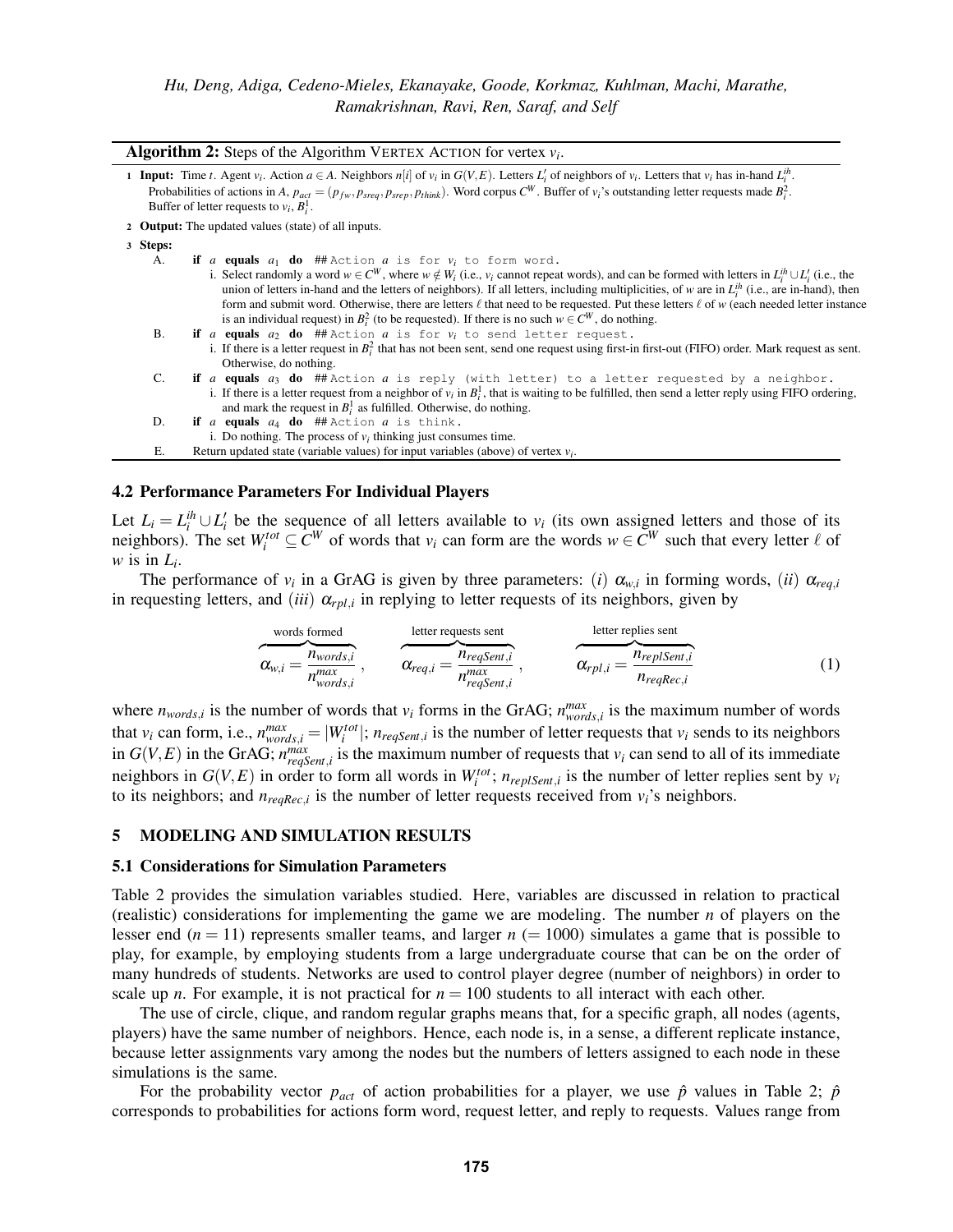0.05 to 0.25, to represent a range from inactive (or more deliberate) agents to relatively active (fast thinking) agents. This is, when  $\hat{p} = 0.05$ ,  $p_{think} = 0.85$ , so that in expectation, a player is thinking—not acting—for 85% of the game time. The mid-range value of  $\hat{p} = 0.15$  means that a player is thinking more than one-half of the time ( $p_{think} = 0.55$ ), and the greatest value for  $\hat{p}$  means that an agent is only thinking 25% of the time and acting 75% of the time. We study this range to evaluate different levels of mental activity in lieu of a cognitive model of player behavior.

The numbers  $n_\ell$  of own letters assigned to players is designed to control interactions (along with node degree *d*). The cases  $n_\ell \leq 2$  force players to interact with their neighbors in order to form words when the minimum permissible word length is three letters. A player has access to as many as  $(d+1)n_\ell$  unique letters (if there are no duplicate letters), if all players are given  $n_\ell$  letters. Owned letter assignments are done such that each player has  $n_\ell$  unique letters; there are no duplicates.

The word corpus of 1015 words considers only 3-letter words. Admitting larger words is a subject for further work, but is unlikely to effect our results, at least qualitatively, because of the way agents step through  $C^W$  to select words to try to form.

<span id="page-7-0"></span>

| <b>Parameter</b>               | <b>Description</b>                                                                                                           |
|--------------------------------|------------------------------------------------------------------------------------------------------------------------------|
| Networks $G(V, E)$ .           | Circle graphs, cliques, and random regular graphs. Numbers of nodes are $n = 11$ , 100, and                                  |
|                                | 1000. Uniform degrees d of players are two and ten.                                                                          |
| Probability<br>vectors         | $p_{act} = (p_{fw}, p_{sreq}, p_{srep}, p_{thin})$ is the vector of probabilities corresponding to the actions in            |
| for actions $p_{act}$ .        | Table 1 where the probabilities associated with $a_1, a_2, a_3$ , and $a_4$ are, respectively $p_{fw}$ , $p_{srea}$ ,        |
|                                | $p_{\text{Srep}}$ , and $p_{\text{think}}$ . These probabilities are used at each time t to select the player action at      |
|                                | that t. We use $\hat{p} = p_{fw} = p_{sreq} = p_{srep}$ , where $\hat{p}$ is in the set $\{0.05, 0.10, 0.15, 0.20, 0.25\}$ . |
|                                | Consequently, $p_{think} = 1 - 3\hat{p}$ . A vector $p_{act}$ of values is assigned to each agent.                           |
| Number $n_\ell$ of owned       | This is the number of owned letters assigned to a player as part of initial conditions. Values                               |
| letters.                       | used are $n_\ell = 1, 2, 3$ , and 4. Owned letters for a player purposely contain no duplicates. A                           |
|                                | value of $n_\ell$ is assigned to each player.                                                                                |
| assignment<br>Letter           | The initial letter assignments to players are done uniformly at random.                                                      |
| process.                       |                                                                                                                              |
| Shared letters.                | The letters that a player can share with her neighbors are the same as the owned letters. There                              |
|                                | may be duplicate letters between pairs of players, including neighbors of an agent $v_i$ .                                   |
| Duration of GrAG $t_{\rm g}$ . | The duration of the group anagram game is fixed at $tg = 300$ seconds.                                                       |
| Word corpus $C^W$ .            | The corpus of 1015 3-letter words is taken from http://www.wordfind.com/3-letter-words/.                                     |
|                                | That is, only 3-letter words are considered in simulations.                                                                  |
| Number of runs $n_{runs}$ .    | Each simulation is composed of $n_{runs}$ individual dynamics instances, where each instance                                 |
|                                | starts from time $t = 0$ , with initial conditions reset, and then the dynamics of the system are                            |
|                                | executed for $t_g$ discrete time steps. Here, $n_{runs} = 50$ .                                                              |

Table 2: Summary of parameters and their values used in simulations of GrAGs.

#### 5.2 Simulation Results for GrAG

Subsections below provide insights into the effects of input variables (see Table [2\)](#page-7-0) on simulation results. Results include all 50 runs (instances) per simulation, either in the form of averages (i.e., the mean values over all runs at each discrete time) with  $\pm$  one standard deviation error bars, or boxplots of all data. Observations of behaviors hold only for the conditions of the computational experiments (but are suggestive of more general trends).

Aggregate effects of number of owned letters. Figure [3](#page-8-0) shows aggregate time histories for all agents in an 11-agent game where each agent has two neighbors, i.e.,  $(n,d) = (11,2)$ . Other simulation parameter values are given in the caption. The numbers of letter requests sent by players are in Figure [3a.](#page-8-1) The numbers of replies (with the letters) to those requests (Figure [3b\)](#page-8-2) are a little less than the numbers of requests. The numbers of words formed (Figure [3c\)](#page-8-3) are still less in number than requests and replies.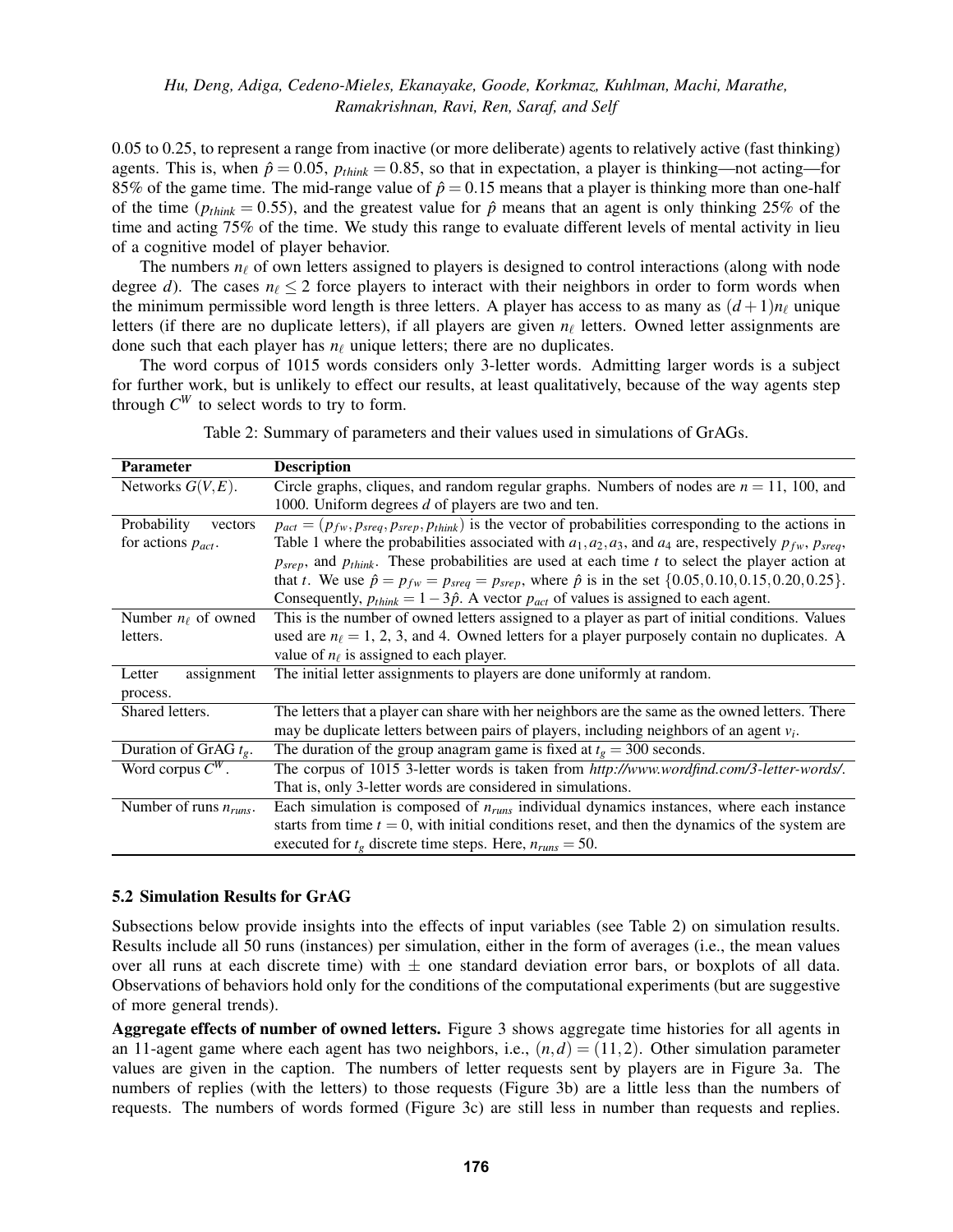<span id="page-8-1"></span><span id="page-8-0"></span>The results indicate that there is not much difference between giving players three or four initial letters. However, the differences for  $1 \le n_\ell \le 3$  are large. Also,  $t_g = 300$  seconds is more than adequate for  $n_\ell = 1$ because performance saturates, but for  $n_\ell \geq 2$ , performance is still changing, although it is approaching saturation for  $n_\ell = 2$ .

<span id="page-8-3"></span><span id="page-8-2"></span>

Figure 3: Simulation results for all agents from an  $(n,d) = (11,2)$  graph, for action probabilities  $p_{act} =$  $(p_{fw}, p_{sreq}, p_{srep}, p_{think}) = (0.15, 0.15, 0.15, 0.55)$  and number of letters  $n_{\ell}$  taking values  $\{1, 2, 3, 4\}$  in turn (see legend). Standard deviation error bars are shown in each curve, every 30 time units, so as to not overwhelm the curves. Plots (left to right) correspond, respectively, to actions: [\(a\)](#page-8-1) send (letter) requests, [\(b\)](#page-8-2) receive (letter) replies, and [\(c\)](#page-8-3) form words. The ordinate values are the *sum* of all of the respective actions across all 11 agents, so the average number of agent actions is obtained by dividing each ordinate value by 11. Among the results shown are: when a player has only one letter  $(n_\ell = 1)$ , the actions saturate in less than 150 seconds, but for greater numbers of owned letters, actions are taking place at the 5-minute mark; and the differences between results for  $n_\ell = 3$  and 4 are small.

Effect of number of neighbors. Figure [4](#page-9-0) shows aggregate results for two different values of numbers of neighbors, for experiments with  $n = 11$ . For all graphs, curves for  $d = 2$  are in blue and those for  $d = 10$ are in green. For each degree, the solid curves correspond to  $n_{\ell} = 2$ , and the dashed curves correspond to  $n_{\ell} = 4$ . Where no dashed curve is visible, it is "under" (coincident) with a solid curve.

These results are particularly interesting from the perspective of agents' "congestion" of communications and performance. For agent  $v_k$  that is replying to requests with the desired letters, if  $v_k$  has degree  $d = 2$ , then all of her replies are going to two agents  $v_1$  and  $v_2$ . If  $v_k$  has  $d = 10$  neighbors, then the replies are being distributed across more neighbors. The main point that the plots convey is that players with large numbers of neighbors can get bombarded with letter requests. That is, when  $d$  of a player  $v_k$  is sufficiently large,  $p_{\text{srep}}$  for  $v_k$  is sufficiently small, and  $p_{\text{sreq}}$  of  $v_k$ 's neighbors are sufficiently large, then the letter requests made of  $v_k$  "pile up" because  $v_k$  cannot reply sufficiently quickly to these requests. The result is that performance, in terms of words formed, can *decrease* as *d* increases. This is why, in Figure [4,](#page-9-0) the green curves (for  $d = 10$ ) in Figure [4a](#page-9-1) for letter requests sent are at or above the blue curves (for  $d = 2$ ), but the green curves fall below the blue curves in Figures [4b](#page-9-2) and [4c](#page-9-3) for replies received and words formed, respectively.

**Performance of individual (disaggregated) players.** Figure [5](#page-9-4) disaggregates the end-of-game ( $t_g = 300$ ) seconds) results for  $n_\ell = 3$  from Figure [3,](#page-8-0) and compares player actions with optimal behavior—in terms of numbers of actions. *Optimal behavior* means the best possible performance of players. See Section [4.2](#page-6-2) for definitions of performance ratios. Performance in terms of formed word  $\alpha_{w,i}$ , letter requests *sent*  $\alpha_{req,i}$ , and letter replies *sent*  $\alpha_{rpl,i}$  are in the range [0,1] in Figures [5a,](#page-9-5) [5b,](#page-9-6) and [5c,](#page-9-7) respectively, per player. There are clear similarities between  $\alpha_{w,i}$  and  $\alpha_{req,i}$ , since letter requests (and replies) will make it possible to form more words. Figure [5d](#page-9-8) makes it clear that the relatively good performances in words formed and letter requests for Players 0 and 4 are due to the relatively lesser optimal behaviors possible (red and black curves for these players [for requests sent and words formed, respectively] have lesser values). The blue curve, which serves as the denominator for the data in Figure [5c,](#page-9-7) also explains these data. These data,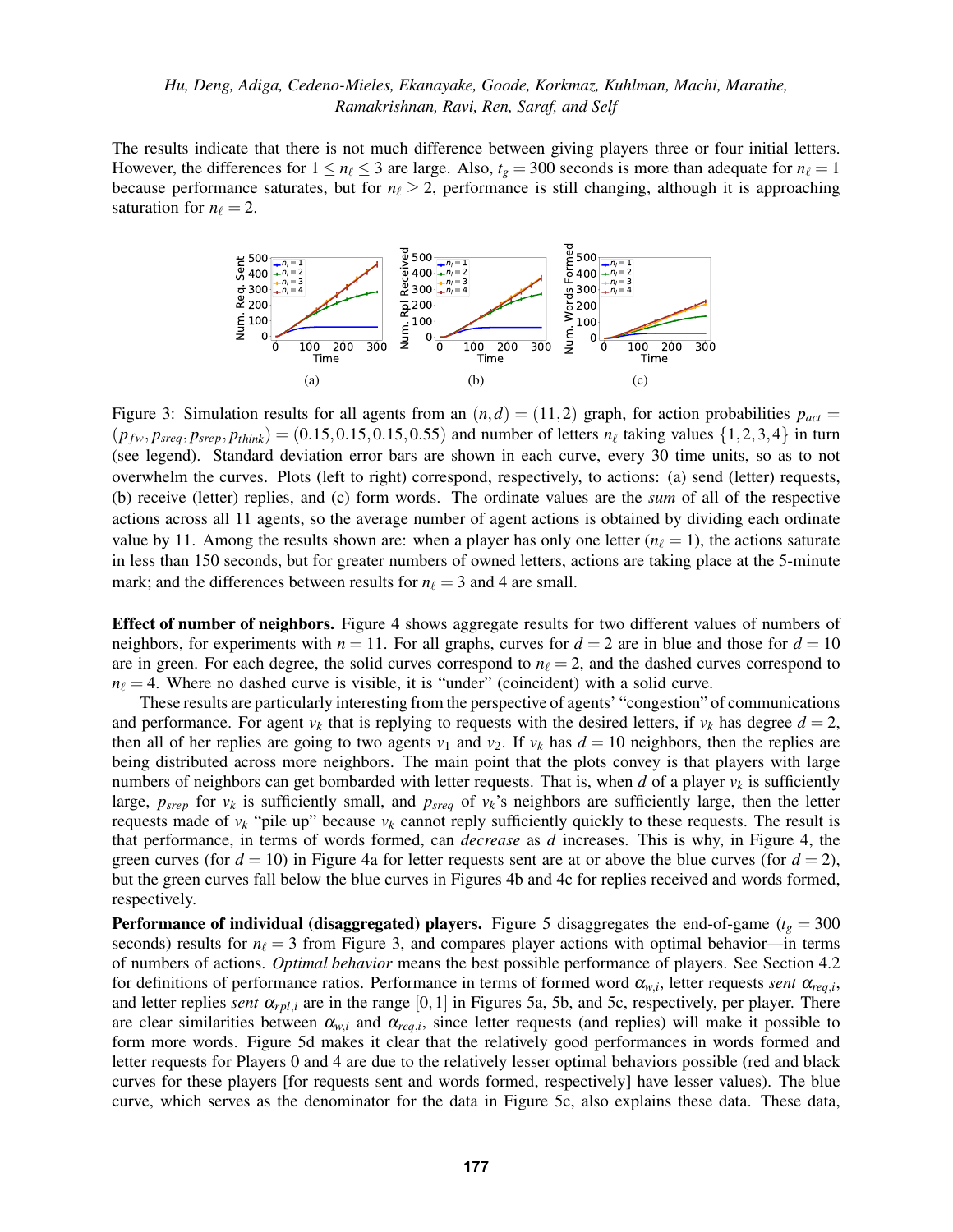<span id="page-9-3"></span><span id="page-9-2"></span><span id="page-9-1"></span><span id="page-9-0"></span>

Figure 4: Simulation results aggregated for all agents for graphs with  $(n,d) = (11,2)$  (blue curves) and (11, 10) (green curves), for action probabilities  $p_{act} = (p_{fw}, p_{sreq}, p_{srep}, p_{think}) = (0.15, 0.15, 0.15, 0.55)$ , and number of letters  $n_\ell = 2$  (solid curves) and 4 (dashed curves). Standard deviation error bars are shown in each curve, every 30 time units, so as to not overwhelm the curves. Plots (left to right) correspond, respectively, to actions: [\(a\)](#page-9-1) send (letter) requests, [\(b\)](#page-9-2) receive (letter) replies, and [\(c\)](#page-9-3) form words. The ordinate values are the *sum* of all of the respective actions across all 11 agents, so the average number of agent actions is obtained by dividing each ordinate value by 11. Taken together, the plots show the interesting result that players that have too many neighbors (so that they have more letters to select from to form words) receive fewer letter replies and form fewer words. See the text for details.  $\frac{1}{20}$ v  $\mathbf{a}$ Frac. words e<br>i  $\begin{bmatrix} 1 \\ 2 \end{bmatrix}$  $\frac{1}{\sqrt{2}}$  $\frac{1}{2}$ 

collectively, indicate that initial letter assignments can make a big difference in performance parameters  $\alpha_{w,i}$ ,  $\alpha_{req,i}$ , and  $\alpha_{rpl,i}$ . player

<span id="page-9-5"></span><span id="page-9-4"></span>

<span id="page-9-8"></span><span id="page-9-7"></span><span id="page-9-6"></span>Figure 5: Performance results of individual agents relative to best possible performance for an  $(n,d)$  $(11,2)$  graph, action probabilities  $p_{act} = (p_{fw}, p_{sreq}, p_{srep}, p_{think}) = (0.15, 0.15, 0.15, 0.55)$ , and number of letters  $n_\ell = 3$  assigned to each player. Plots (left to right) correspond, respectively, to actions: [\(a\)](#page-9-5)  $\alpha_{w,i}$  for words formed, [\(b\)](#page-9-6)  $\alpha_{req,i}$  for letter requests sent, and [\(c\)](#page-9-7)  $\alpha_{rpl,i}$  for replies sent for letter requests. In all cases, boxplots show results for all 50 run instances. [\(d\)](#page-9-8) Best possible performance in terms of numbers of actions for forming words, requests sent, replies sent ( $\equiv$  requests received), and actual requests received. The black and red curves show, for example, that player 4's strong performance is due to the fact that it can form relatively fewer words and request relatively fewer letters than most other players.

Average performance across agents for changes in action probabilities. Figure [6](#page-10-1) shows the effects of different player activity levels, implemented by altering  $\hat{p}$  in  $p_{act}$ ; see Table [2.](#page-7-0) As  $\hat{p}$  increases, the probabilities of each of the actions form word, request letter, and reply to request increase. The figure shows that the probability (i.e., activity) of players has a significant effect on performance, as does the number  $n_\ell$  of letters assigned to players.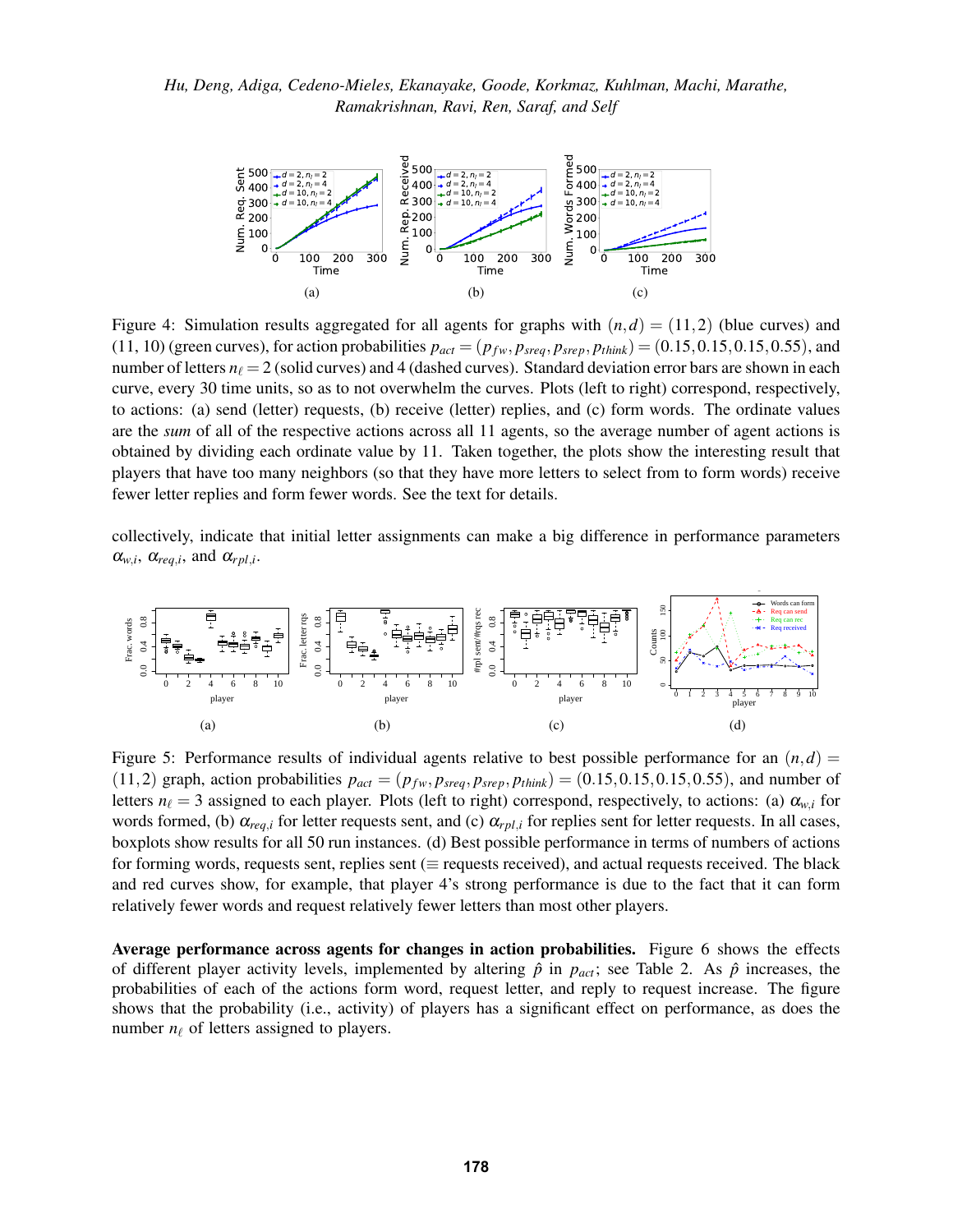

<span id="page-10-1"></span>Figure 6: Average performance across all players in  $(n,d) = (11,2)$  experiments for  $n_\ell = 2$  and 4, and for all  $p_{act}$  vectors with  $\hat{p} = 0.05, 0.10, 0.15, 0.20$ , and 0.25 (see Table [2\)](#page-7-0). Y-axis values are average values of  $\alpha_{w,i}$  for form words ("Word" in green),  $\alpha_{req,i}$  for letter requests sent ("RqsS" in red), and  $\alpha_{rpl,i}$  for replies sent for letter requests ("RplS" in black). Player performance increases as  $\hat{p}$  increases and  $n_\ell$  decreases.

## <span id="page-10-0"></span>6 USES OF MODELING RESULTS

Simulations results of the previous section are used to discuss refinements to game parameters of the envisioned experimental platform and to construct hypotheses to test.

## 6.1 Game Specifications

Several insights from the simulation results above can be used to specify/refine game conditions. We assume that the probabilities of player actions form word, request letter, and reply to request are in the middle of our investigated range, i.e.,  $p_{act} = (p_{fw}, p_{sreq}, p_{srep}, p_{think}) = (0.15, 0.15, 0.15, 0.55)$ . Figure [3](#page-8-0) suggests that a 5-minute game may be adequate for players to form words when  $n_\ell \geq 3$  (that is, individual players may form up to 20 or more words). This is not an obvious result. Individual anagram games of a different sort, where a player unscrambles letters to form a *single* unique word, use a duration of four minutes per game [\(Mayzner and Tresselt 1958\)](#page-11-3). Figure [3,](#page-8-0) where  $d = 2$  and  $n<sub>\ell</sub> = 3$ , suggests that a criterion on *d* and  $n_\ell$  to produce significant interactions among players is:  $(1+d)n_\ell \geq 9$ . Results in Figure [4](#page-9-0) provide strong evidence for the need to test different network structures. While some may contend that this is an obvious statement, this figure suggests *why* testing different connectivities is important and interesting. Figure [5](#page-9-4) indicates that (initial) letter assignments can produce different performance among players. We saw that for Players 0 and 4, performance was aided by the fact that they could form fewer words and could profitably request fewer letters than other players. This is dictated by assignments of a player's and its neighbors' letters. (Our ABMS can control the assignment of particular letters to particular players, but this is not reported on here owing to lack of space.) Although not shown, results for different  $n (= 11,$ 100, and 1000) players show that numbers of actions scale linearly with *n*, as expected.

### 6.2 Illustrative Hypotheses

From the computational results of Section [5,](#page-6-0) the hypotheses in Table [3](#page-11-7) were formulated. These could be tested in a game platform that runs experiments according to the description in Section [3.](#page-3-0) Conditions not stated in the hypotheses are those represented in the figures of Section [5.](#page-6-0) For the last one, we did not show results for games with  $n = 100$  and 1000 players owing to space limitations. Finally, the hypotheses are quantitative rather than qualitative to provide more stringent tests.

#### 7 CONCLUSION AND LIMITATIONS

We have described a novel GrAG. Novelty and contributions are in Sections [1.3](#page-2-1) and [1.4.](#page-2-2) Future work includes addressing limitations by extending the model to account for how players decide on which actions to take. We need to report on simulations with heterogeneous conditions. Space limitations prevent presentation of these results. Source code is available upon request from Chris Kuhlman at cjk8gx@virginia.edu.